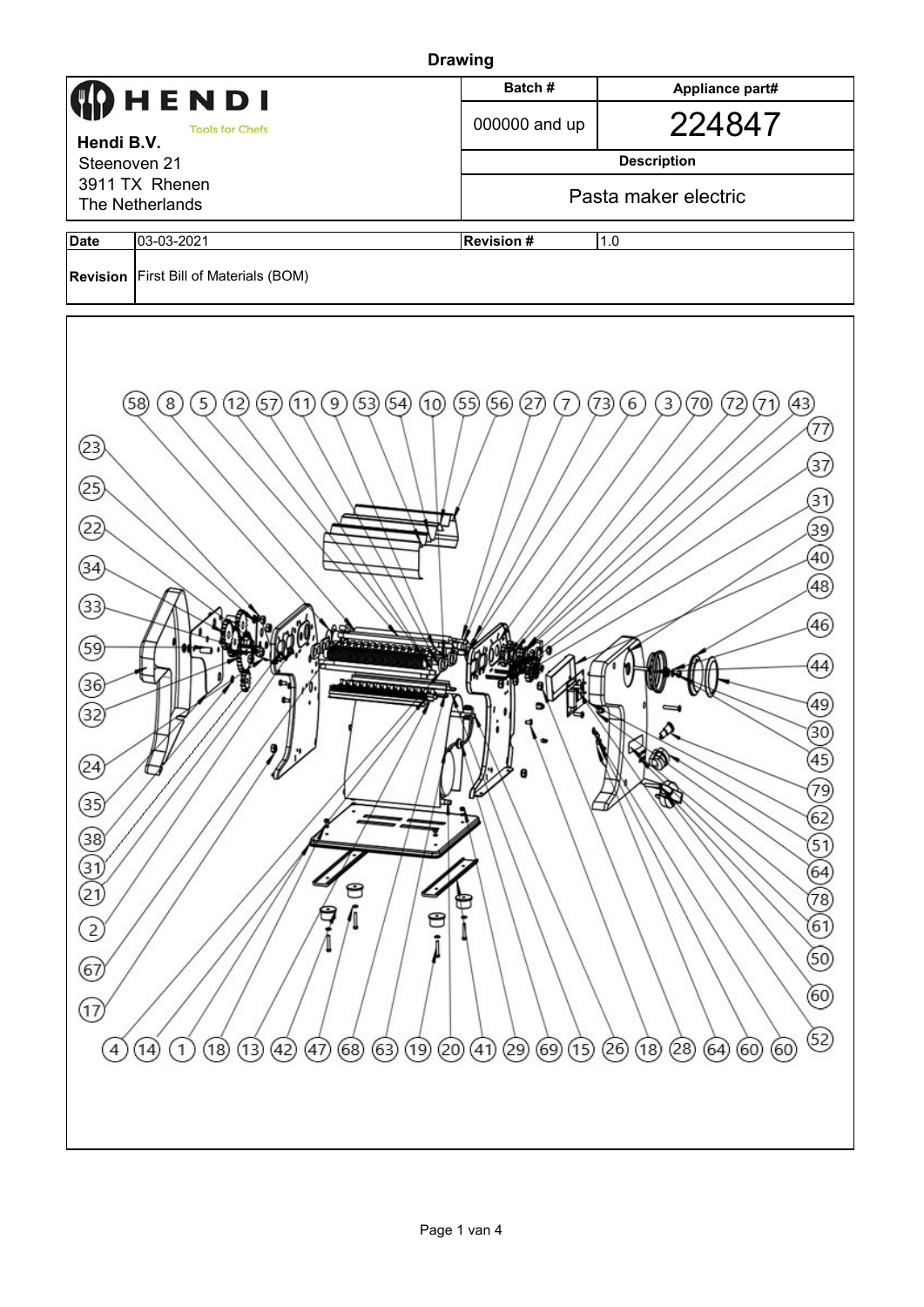| HENDI<br><b>Tools for Chefs</b>   |                                                                     |                   | Batch#                         | Appliance part#<br>224847        |                |  |  |  |  |
|-----------------------------------|---------------------------------------------------------------------|-------------------|--------------------------------|----------------------------------|----------------|--|--|--|--|
|                                   |                                                                     |                   | 000000 and up                  |                                  |                |  |  |  |  |
| Hendi B.V.                        |                                                                     |                   |                                |                                  |                |  |  |  |  |
| Steenoven 21                      |                                                                     |                   | <b>Description</b>             |                                  |                |  |  |  |  |
| 3911 TX Rhenen<br>The Netherlands |                                                                     |                   | Pasta maker electric           |                                  |                |  |  |  |  |
|                                   |                                                                     |                   |                                |                                  |                |  |  |  |  |
| <b>Date</b>                       | 03-03-2021                                                          | <b>Revision #</b> |                                | 1.0                              |                |  |  |  |  |
|                                   | <b>Revision</b> First Bill of Materials (BOM)                       |                   |                                |                                  |                |  |  |  |  |
| Item                              | <b>Description</b>                                                  | Part#             | Quantity                       | <b>Remark</b>                    | <b>Picture</b> |  |  |  |  |
| 1                                 | Base                                                                | n/a               | 1                              |                                  |                |  |  |  |  |
| 2                                 | Side bracket (right)                                                | n/a               | 1                              |                                  |                |  |  |  |  |
| 3                                 | Side bracket (left)                                                 | n/a               | 1                              |                                  |                |  |  |  |  |
| 4                                 | Cutter support                                                      | n/a               | 1                              |                                  |                |  |  |  |  |
| 5                                 | Roller shaft                                                        | n/a               | 1                              |                                  |                |  |  |  |  |
| 6                                 | Eccentric shaft                                                     | n/a               | 1                              |                                  |                |  |  |  |  |
| $\overline{7}$                    | Roller spindle                                                      | n/a               | 1                              |                                  |                |  |  |  |  |
| 8                                 | Roller spindle ring                                                 | n/a               | 1                              |                                  |                |  |  |  |  |
| 9<br>10                           | Tagliatelle cutter 6.25mm (front)                                   | n/a               | 1                              |                                  |                |  |  |  |  |
| 11                                | Tagliatelle cutter 6.25mm (back)<br>Fettuccine cutter 2.0mm (front) | n/a               | 1<br>1                         |                                  |                |  |  |  |  |
| 12                                | Fettuccine cutter 2.0mm (back)                                      | n/a               | $\mathbf{1}$                   |                                  |                |  |  |  |  |
| 13                                | Tagliatelle scraper                                                 | n/a<br>n/a        | 2                              |                                  |                |  |  |  |  |
| 14                                | Fettuccine scraper                                                  | n/a               | $\overline{2}$                 |                                  |                |  |  |  |  |
| 15                                | Motor cover                                                         | n/a               | $\mathbf{1}$                   |                                  |                |  |  |  |  |
| 16                                | Spring washer (4mm)                                                 | n/a               | 9                              |                                  |                |  |  |  |  |
| 17                                | Spring washer (6mm)                                                 | n/a               | 12                             |                                  |                |  |  |  |  |
| 18                                | Screw (M4x10)                                                       | n/a               | 5                              |                                  |                |  |  |  |  |
| $\overline{19}$                   | Screw (M4x20)                                                       | n/a               | 4                              |                                  |                |  |  |  |  |
| $\overline{20}$                   | <b>Housing axle</b>                                                 | n/a               | 2                              |                                  |                |  |  |  |  |
| 21                                | Gear axle (front)                                                   | n/a               | 1                              |                                  |                |  |  |  |  |
| 22                                | Gear axle (back)                                                    | n/a               | 1                              |                                  |                |  |  |  |  |
| 23                                | Gear axle bracket                                                   | n/a               | 1                              |                                  |                |  |  |  |  |
| 24                                | Nut (M10x5mm)                                                       | n/a               | 2                              |                                  |                |  |  |  |  |
| 25                                | Nut (M6x3.2mm)                                                      | n/a               | 5                              |                                  |                |  |  |  |  |
| 26                                | <b>Housing axle</b>                                                 | n/a               | $\overline{2}$                 |                                  |                |  |  |  |  |
| $\overline{27}$                   | Screw                                                               | n/a               | 1                              |                                  |                |  |  |  |  |
| 28                                | Nut (M6)                                                            | n/a               | 15                             |                                  |                |  |  |  |  |
| $\overline{29}$                   | Nut (M4)                                                            | n/a               | $\overline{4}$                 |                                  |                |  |  |  |  |
| 30                                | Nut (M5)                                                            | n/a               | $\mathbf{1}$                   |                                  |                |  |  |  |  |
| 31                                | Motor gear                                                          | nss               | 3                              |                                  |                |  |  |  |  |
| $\overline{32}$<br>33             | Drive gear<br>Middle gear                                           | nss               | $\mathbf{1}$                   |                                  |                |  |  |  |  |
| 34                                | Roller gear                                                         | nss               | $\mathbf{1}$<br>$\overline{2}$ |                                  |                |  |  |  |  |
| Α                                 | Drive gear set                                                      | nss<br>955741     | $\mathbf{1}$                   | Incl.item 31, 32, 33 and 34(2X)  |                |  |  |  |  |
| 35                                | Gear cover                                                          | n/a               | 1                              |                                  |                |  |  |  |  |
| 36                                | Housing panel (left)                                                | n/a               | 1                              |                                  |                |  |  |  |  |
| 37                                | Small gear                                                          | nss               | 4                              |                                  |                |  |  |  |  |
| В                                 | Coupler gear set (cuttingrollers)                                   | 955758            | $\mathbf{1}$                   | Incl. item $31(x2)$ and $37(X4)$ |                |  |  |  |  |
| 38                                | Shaft with ring                                                     | n/a               | $\overline{4}$                 |                                  |                |  |  |  |  |
| 39                                | Housing cover (right)                                               | n/a               | $\mathbf{1}$                   |                                  |                |  |  |  |  |
| 40                                | <b>PCB</b> bracket                                                  | n/a               | $\mathbf{1}$                   |                                  |                |  |  |  |  |
| 41                                | Support bracket                                                     | n/a               | $\overline{2}$                 |                                  |                |  |  |  |  |
| 42                                | Feet                                                                | n/a               | $\overline{\mathbf{4}}$        |                                  |                |  |  |  |  |
| 43                                | Shaft seat                                                          | n/a               | 1                              |                                  |                |  |  |  |  |
| 44                                | Knob                                                                | n/a               | $\mathbf{1}$                   |                                  |                |  |  |  |  |
| 45                                | <b>Conical spring</b>                                               | n/a               | 1                              |                                  |                |  |  |  |  |
| 46                                | Washer                                                              | n/a               | $\mathbf 1$                    |                                  |                |  |  |  |  |
| 47                                | Washer                                                              | n/a               | 4                              |                                  |                |  |  |  |  |
| 48                                | Knob cover                                                          | n/a               | $\mathbf{1}$                   |                                  |                |  |  |  |  |
| 49                                | Knob ring                                                           | n/a               | $\mathbf{1}$                   |                                  |                |  |  |  |  |
| 50                                | Screw (M4X35)                                                       | n/a               | 6                              |                                  |                |  |  |  |  |
| 51                                | Pull relief                                                         | n/a               | $\mathbf{1}$                   |                                  |                |  |  |  |  |
| 52                                | Main PCB                                                            | n/a               | $\overline{1}$                 |                                  |                |  |  |  |  |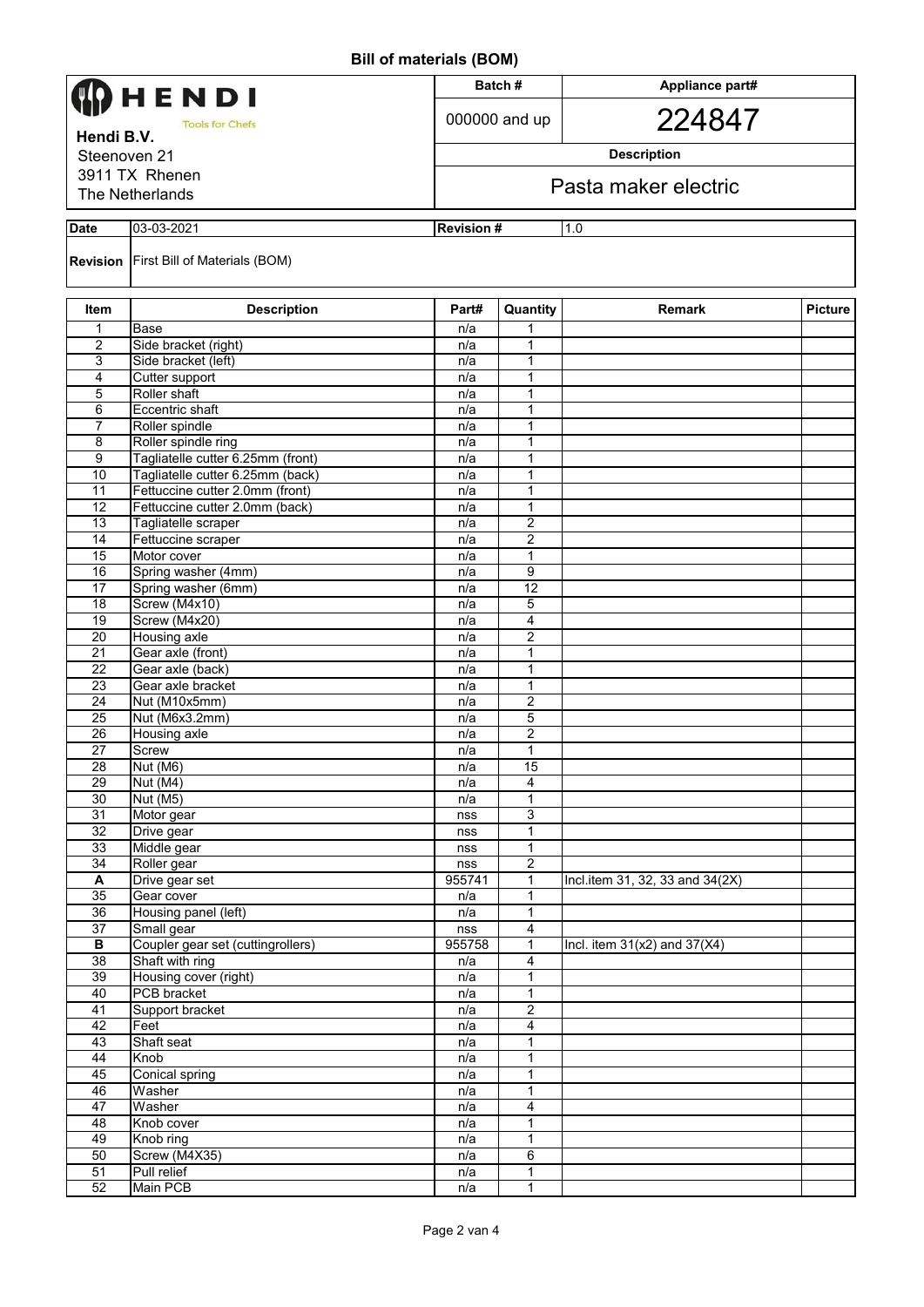| 53  | Cutter cover (front)   | n/a |                |                        |  |
|-----|------------------------|-----|----------------|------------------------|--|
| 54  | Cutterr cover (middle) | n/a |                |                        |  |
| 55  | Roller cover (middle)  | n/a |                |                        |  |
| 56  | Roller cover (front)   | n/a | 1              |                        |  |
| 57  | Screw                  | n/a |                |                        |  |
| 58  | Gasket                 | n/a | 1              |                        |  |
| 59  | Washer                 | n/a | 2              |                        |  |
| 60  | Power cord             | n/a | 1              |                        |  |
| 61  | Label                  | n/a |                |                        |  |
| 62  | Screw (M4X14)          | n/a | 4              |                        |  |
| 63  | Motor                  | n/a | 1              |                        |  |
| 64  | Connector              | n/a | 2              |                        |  |
| 67  | Nylon bracket          | n/a | 1              |                        |  |
| 68  | Scraper                | n/a | $\overline{2}$ |                        |  |
| 69  | Rubber sleeve          | n/a |                |                        |  |
| 70  | Roller gear            | n/a | $\overline{2}$ |                        |  |
| 71  | Axle sleeve            | n/a | 1              |                        |  |
| 72  | Insulation pad         | n/a | $\overline{c}$ |                        |  |
| 73  | <b>Bracket</b>         | n/a | 3              |                        |  |
| 77  | Circlip                | n/a | 4              |                        |  |
| 78  | Label                  | n/a | 1              |                        |  |
| 79  | Switch                 | n/a |                |                        |  |
|     |                        |     |                |                        |  |
|     |                        |     |                |                        |  |
| n/a | -> not available       |     | nss            | -> not sold separately |  |